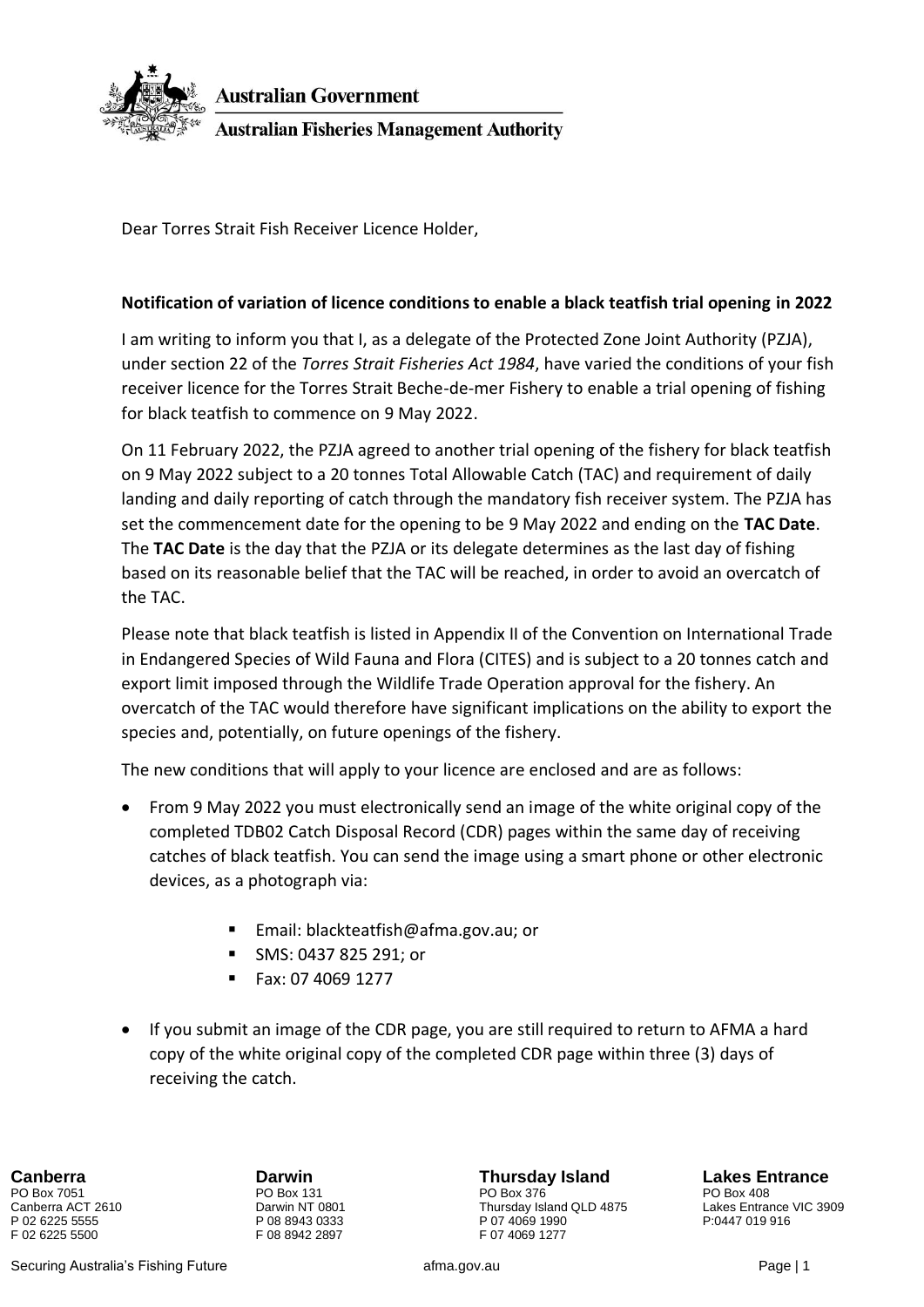

• A holder of a fish receiver licence is not permitted to receive black teatfish past the **TAC Date**.

The new conditions are in addition to the existing conditions of your fish receiver licence which you must continue to comply with.

A holder of a TIB licence is required to land catches of black teatfish to a licenced fish receiver within the same day those species are caught.

If you require any further information regarding this matter, please do not hesitate to contact Danait Ghebrezgabhier, A/g Manager, Torres Strait Fisheries on 07 4069 1990 or by email at [FisheriesTI@afma.gov.au.](mailto:FisheriesTI@afma.gov.au)

Yours sincerely,

Ana Willa!

Anna Willock Deputy Chief Executive Officer, PZJA Delegate Australian Fisheries Management Authority Enc (1) 19 April 2022